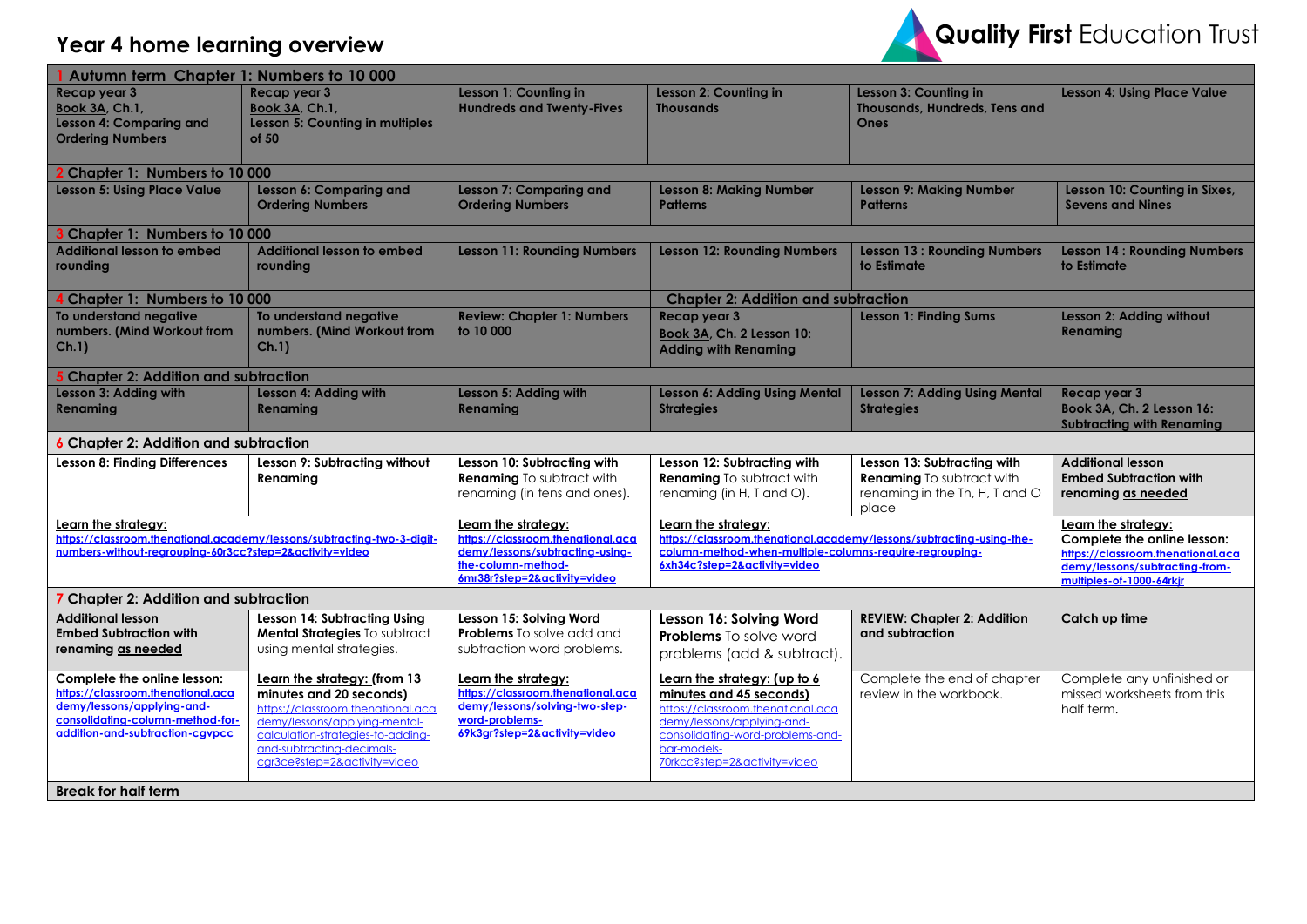## **Year 4 home learning overview**



| 8 Chapter 3: Multiplication and Division                                                                                                                                     |                                                                                                                                                                                                                                  |                                                                                                                                                                                                      |                                                                                                                                                                                 |                                                                                                                                                                                       |                                                                                                                                                                                 |
|------------------------------------------------------------------------------------------------------------------------------------------------------------------------------|----------------------------------------------------------------------------------------------------------------------------------------------------------------------------------------------------------------------------------|------------------------------------------------------------------------------------------------------------------------------------------------------------------------------------------------------|---------------------------------------------------------------------------------------------------------------------------------------------------------------------------------|---------------------------------------------------------------------------------------------------------------------------------------------------------------------------------------|---------------------------------------------------------------------------------------------------------------------------------------------------------------------------------|
| Lesson 1: Multiplying by 6<br>To multiply by 6.                                                                                                                              | Lesson 2: Multiplying by 7<br>To multiply by 7.                                                                                                                                                                                  | Lesson 3 and 4:<br><b>COMBINED LESSON Multiplying</b><br>by 9 To multiply by 9                                                                                                                       | Lesson 5 and 6:<br><b>COMBINED LESSON</b><br>Multiplying by 11<br>To multiply by 11.                                                                                            | Lesson 7: Multiplying by 12<br>To multiply by 12.                                                                                                                                     | Lesson 8: Dividing by 6<br>To divide by 6.                                                                                                                                      |
| Learn the strategy:<br>https://classroom.thenational.aca<br>demy/lessons/use-known-<br>multiplication-facts-to-derive-our-<br>6-times-table-<br>6cup4e?step=2&activity=video | Learn the strategy:<br>https://classroom.thenational.aca<br>demy/lessons/representing-the-<br>seven-times-table-<br>ctk30t?step=2&activity=video                                                                                 | Learn the strategy:<br>https://classroom.thenational.aca<br>demy/lessons/the-nine-times-<br>table-<br>cgwk8e?step=2&activity=video                                                                   | Learn the strategy: (from 4 minutes and 40 seconds)<br>https://www.khanacademy.org/math/arithmetic-home/multiply-<br>divide/mult-facts/v/multiplication-3-10-11-12-times-tables |                                                                                                                                                                                       | Learn the strategy:<br>https://classroom.thenational.aca<br>demy/lessons/commutativity-<br>between-multiplication-and-<br>division-<br>61gk4e?step=1&activity=video             |
| 9 Chapter 3: Multiplication and Division                                                                                                                                     |                                                                                                                                                                                                                                  |                                                                                                                                                                                                      |                                                                                                                                                                                 |                                                                                                                                                                                       |                                                                                                                                                                                 |
| Lesson 9: Dividing by 7<br>To divide by 7.                                                                                                                                   | Lesson 10: Dividing by 9<br>To divide by 9.                                                                                                                                                                                      | Lesson 11: Multiply & Divide by<br>11 & 12 To multiply & divide by<br>11 and 12                                                                                                                      | Lesson 12: Dividing with<br>Remainder<br>To divide with remainders.                                                                                                             | Lesson 13: Solving Word<br><b>Problems</b> To solve word<br>problems involving<br>multiplication and division.                                                                        | Lesson 14: Solving Word<br><b>Problems</b><br>Solve problems involving<br>multiplication and division.                                                                          |
| Learn the strategy:<br>https://classroom.thenational.academy/lessons/commutativity-between-multiplication-and-division-<br>61gk4e?step=1&activity=video                      |                                                                                                                                                                                                                                  |                                                                                                                                                                                                      | Learn the strategy:<br>https://www.khanacademy.org/m<br>ath/arithmetic/arith-review-<br>multiply-divide/arith-review-<br>remainders/v/introduction-to-<br>remainders            | Learn the strategy:<br>https://classroom.thenational.academy/lessons/using-bar-models-to-<br>represent-known-times-tables-6tj62e?step=2&activity=video                                |                                                                                                                                                                                 |
| 10 Chapter 3: Multiplication and Division                                                                                                                                    |                                                                                                                                                                                                                                  |                                                                                                                                                                                                      |                                                                                                                                                                                 |                                                                                                                                                                                       |                                                                                                                                                                                 |
| Catch up time for lessons 13<br>and 14                                                                                                                                       | <b>Additional lesson: Problem</b><br>solving, choosing operations<br>To explore a multi-step<br>problem and decide which<br>operation will solve each step;<br>addition, subtraction,<br>multiplication or division.             | <b>Additional lesson: Problem</b><br>solving, using all four<br>operations To solve a multi-<br>step problem using all four<br>operations; addition,<br>subtraction, multiplication and<br>division. | Lesson 15: Solving Word<br>Problems<br>Solve multi-step problems (in<br>the context of measures).                                                                               | Lesson 18: Solving Word<br><b>Problems</b><br>Solve problems involving<br>scaling & comparison $x \&$                                                                                 | <b>REVIEW: Chapter 3:</b><br><b>Multiplication and division</b>                                                                                                                 |
| Complete the worksheets for<br>lessons 13 and 14. Check that<br>your bar models relate to the<br>known information in the word<br>problem.                                   | Complete the online lesson:<br>https://classroom.thenational.aca<br>demy/lessons/problem-solving-<br>choosing-operations-71h66t                                                                                                  | Complete the online lesson:<br>https://classroom.thenational.aca<br>demy/lessons/problem-solving-<br>using-all-four-operations-69k32d                                                                | Learn the strategy:<br>https://classroom.thenational.aca<br>demy/lessons/using-bar-models-to-<br>represent-known-times-tables-<br>6ti62e?step=2&activity=video                  | Learn the strategy:<br>https://classroom.thenational.aca<br>demy/lessons/solve-problems-<br>involving-the-relative-size-of-two-<br>avantities-part-2-<br>61k68d?step=2&activity=video | Complete the end of chapter<br>review in the workbook.                                                                                                                          |
| 11 Chapter 4: Further Multiplication and Division                                                                                                                            |                                                                                                                                                                                                                                  |                                                                                                                                                                                                      |                                                                                                                                                                                 |                                                                                                                                                                                       |                                                                                                                                                                                 |
| Lesson 1: Multiplying by 0 & 1<br>To multiply by 0 & 1.                                                                                                                      | Lesson 2: Dividing by 1<br>To divide by 1.                                                                                                                                                                                       | Lesson 3: Multiplying the Same<br><b>Two Numbers</b><br>To understand commutativity.                                                                                                                 | Lesson 4: Multiplying Three<br><b>Numbers</b><br>To multiply three numbers.                                                                                                     | Lesson 5: Multiplying Multiples<br>of 10<br>To multiply with multiples of 10.                                                                                                         | Lesson 6: Multiplying 2-Digit<br><b>Numbers</b><br>To multiply 2-digit numbers.                                                                                                 |
| Learn the strategy:<br>(from 9 minutes and 54<br>seconds)<br>https://www.khanacademy.org/m<br>ath/arithmetic-home/multiply-<br>divide/mult-intro/v/basic-<br>multiplication  | Learn the strategy:<br><b>Recap multiplication and</b><br>division strategies, if needed:<br>https://classroom.thenational.aca<br>demy/lessons/deriving-new-facts-<br>from-multiplication-facts-<br>64w68c?step=2&activity=video | Learn the strategy:<br>https://classroom.thenational.aca<br>demy/lessons/exploring-<br>commutativity-in-multiplication-<br>68tp6r?step=2&activity=video                                              | Learn the strategy:<br>https://classroom.thenational.aca<br>demy/lessons/solving-three-1-digit-<br>multiplication-equations-<br>60rkat?step=2&activity=video                    | Learn the strategy:<br>https://classroom.thenational.aca<br>demy/lessons/multiplying-<br>numbers-by-10-and-100-<br>6tgpac?step=2&activity=video                                       | Learn the strategy:<br>https://classroom.thenational.aca<br>demy/lessons/using-arrays-to-<br>multiply-a-2-digit-number-by-a-1-<br>digit-number-<br>cctk4c?step=2&activity=video |